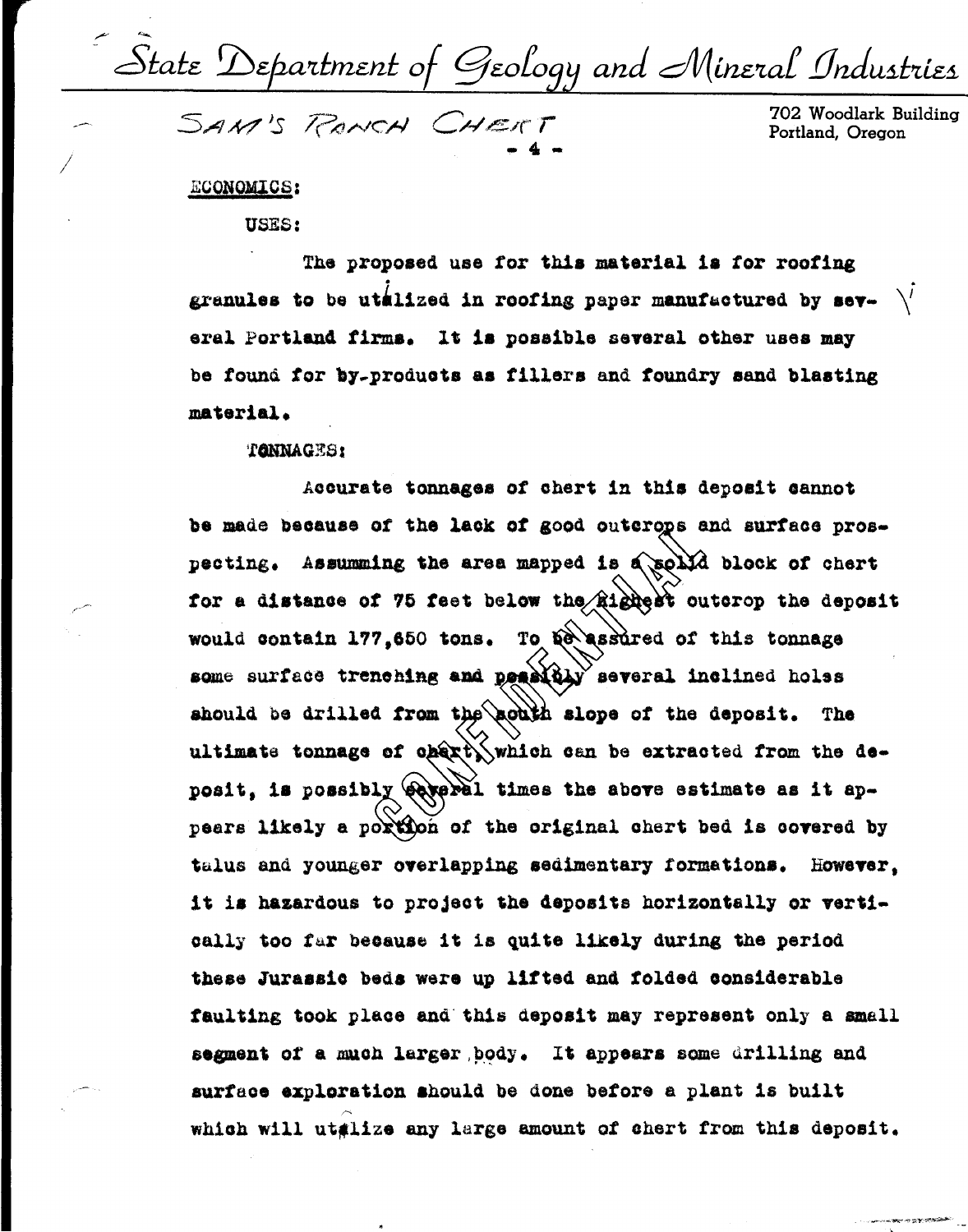State Department of Geology and Mineral Industries

702 Woodlark Building Portland, Oregon

## PLANT:

The plant will consist of washing, crushing, and sizing equipment. The crushing plant will consist of a jaw crusher. gyratory and roles in closed circuit with proper sizing equipment. The plant probably will be located on Lookingglass Creek about 1/2 mile from the deposit. The processed chert will be hauled to Dillard for rail shipment.

It is estimated that 50-70 percent of chert mined will be discarded as undersize or waste which makes it desirable that the plant be located as close to the quarry as possible to save hauling of waste material.

## **MARKETS:**

Possible markets for the porting granules are Portland and San Francisco. Roofthe grandies for the Portland area some from Missouri and dther eastern sources. Ore depesit in sentral California supplies a portion of the San Francisco market. This latter deposit is reportedly about mined out. A market for some of the fines as a filler in cement aggregates to replace cement is possible outlet in the Fortland area.

The deposit as a source of roofing granules has a substantial advantage in freight rates over its cometitiors and is so situated that processing and the haul to the railroad will not be excessive.

Initial output of the plant is expected to be 5000-10.000 tons per year. Several Portland consumers have indicated